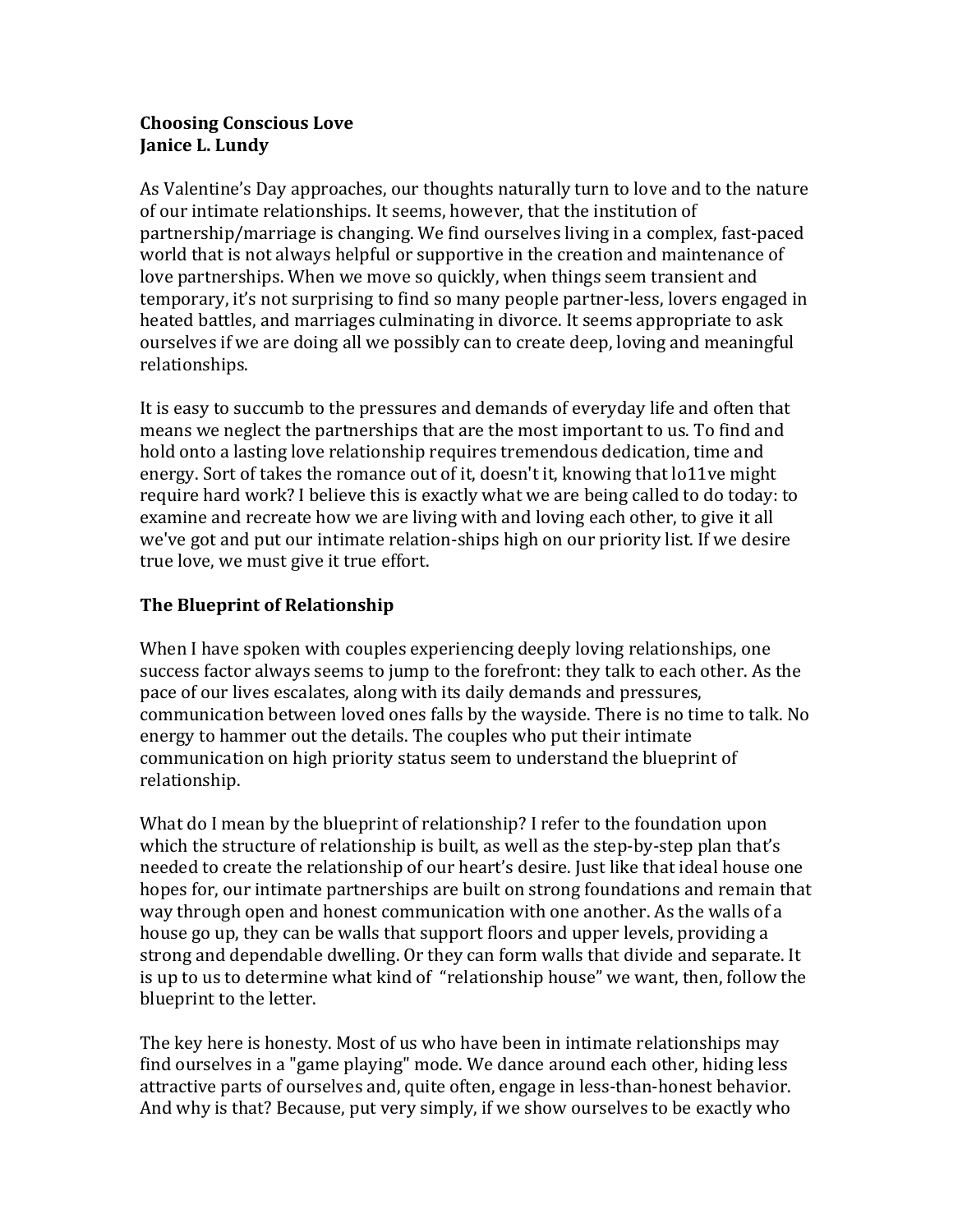we are, "flawed" human beings with deep fears, pains and vulnerabilities, the other person might leave. Who in the world would want to stay in a relationship with someone who is so humanly marred? We seek perfection in ourselves and expect it in others.

Now admit it, aren't we constantly seeking the "perfect" partner? This search for perfection in each of us does not allow us to be real, genuine, weak, afraid, insecure, and so on. In order to find or maintain the ideal relationship, we hide all of our little flaws under a big bushel basket, certain no one could love us for who we truly are.

## **The Conscious Relationship**

A new model of intimate partnership is emerging called "conscious relationship." Many books have be22en written on the topic, exploring how we might form highly evolved relationships rooted in personal and spiritual growth. Conscious relationship is based on "living your truth," owning your feelings and joining in together to process them. A model such as this invites each partner to be true, authentic, and open to all the feelings and experiences that come.

As situations arise, the couple bands together to explore, with gentle listening and open hearts, what the other is going through. When an issue comes up, one partner helps the other see that there are no unlovable parts of one's self; that we can be truthful, and honestly address speak what is going on inside of us with no fear that we will be rejected or judged.

In this way, conscious partnership takes dedicated work. It involves creating a new agenda of how the couple will be together and what actions will be taken momentby-moment to achieve optimum communication a22nd growth. The following principles are some of the most commonly used techniques that two people can use to enhance communication, growing and changing together individually, and as a team.

1. *Check in with each other regularly.* When a situation triggers emotional reactions, talk about it as soon as possible. Processing emotions together in a timely fashion allows it to be addressed now, so emotional "build up" does not occur. Taking care of things as they come up allows us to continue to move forward, and we are not repeatedly rehashing things from the past. Ask your partner, "How are you doing?" or, "Is there anything you would like to talk about?" Do this daily. My husband and I check in with each other often throughout the day. It keeps our communication clean and caring.

2. *Express yourself and release your emotions.* Many of us are used to "stuffing" our emotions down inside of us. We have been told throughout our lives to not feel something or to ignore it and the feeling will go away. "Don't' cry," "Get over it," "You can't feel that way," are phrases we might have heard throughout our childhood or in the context of other less functional relationships. A conscious